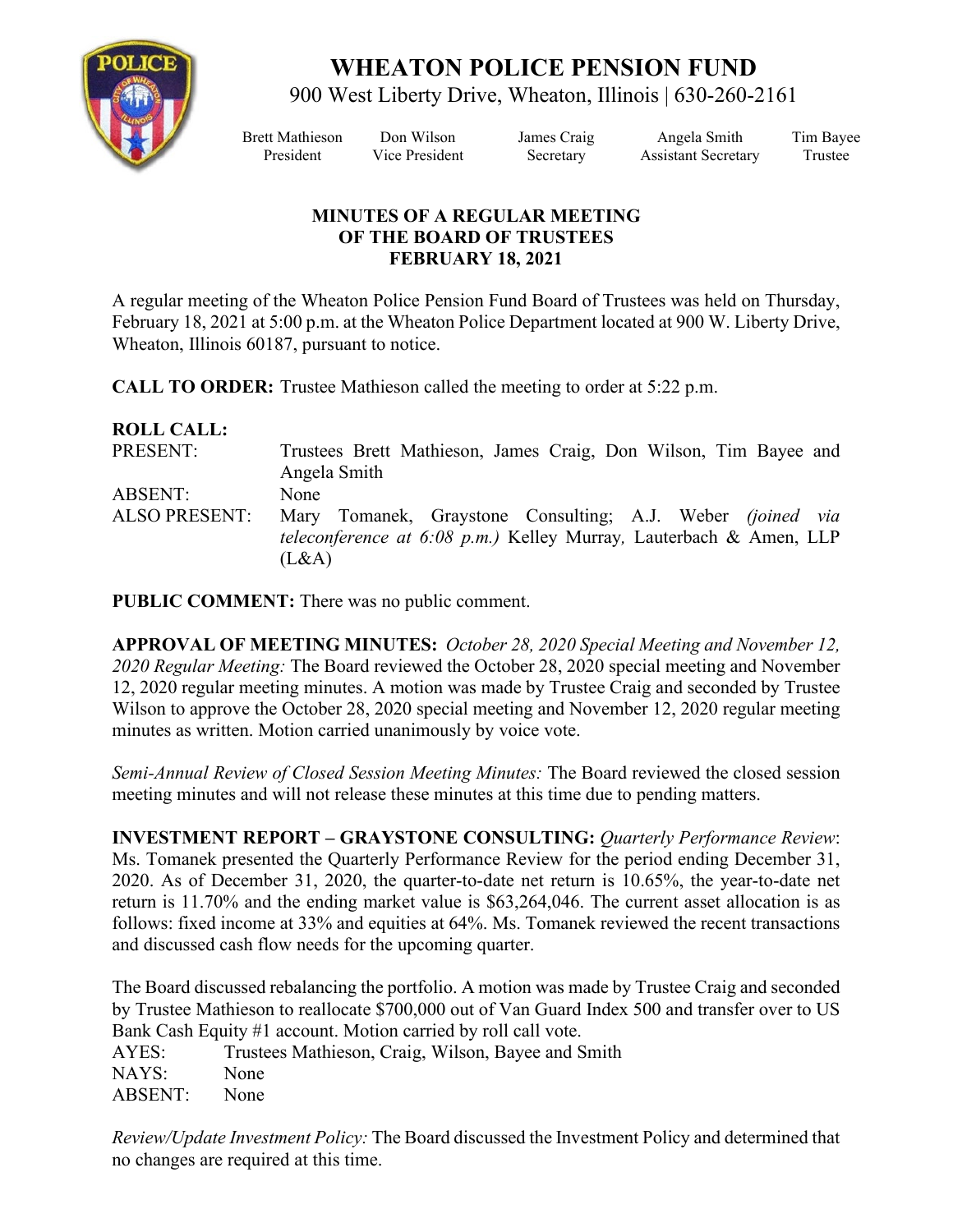Wheaton Police Pension Fund Meeting Minutes – February 18, 2021 Page 2 of 4

**ACCOUNTANT'S REPORT – LAUTERBACH & AMEN, LLP**: *Monthly Financial Report and Presentation and Approval of Bills*: The Board reviewed the Monthly Financial Report for the twelve-month period ending December 31, 2020. As of December 31, 2020, the net position held in trust for pension benefits is \$69,122,680.66 with a change in position of \$6,648,421.01. The Board also reviewed the Cash Analysis Report, Revenue Report, Expense Report, Member Contribution Report, Payroll Journal and the Vendor Check Report for the period October 1, 2020 through December 31, 2020 for total disbursements of \$221,433.95. A motion was made by Trustee Smith and seconded by Trustee Wilson to accept the Monthly Financial Report and to approve the disbursements shown on the Vendor Check Report in the amount of \$221,433.95. Motion carried by roll call vote.

AYES: Trustees Mathieson, Craig, Wilson, Bayee and Smith NAYS: None ABSENT: None

*Additional Bills, if any:* There were no additional bills presented for approval.

**COMMUNICATIONS AND REPORTS:** *Affidavits of Continued Eligibility:* The Board noted that L&A mailed Affidavits of Continued Eligibility to all pensioners with the December payroll cycle with a due date of January 29, 2021 and the second request due date of February 22, 2021. To date, two affidavits remain outstanding. L&A will mail third request affidavits to the outstanding pensioners and a status update will be proved to the Board as they become available.

*2021 IRS Mileage Rate:* The Board noted that the IRS standard business mileage rate used for reimbursement decreased to \$.56 per mile effective January 1, 2021.

*Statements of Economic Interest:* The Board noted that the List of Filers was to be submitted to the County by the City by February 1, 2021. Statements of Economic Interest will be sent to all registered filers who will need to respond by the deadline of May 1, 2021.

**APPLICATIONS FOR MEMBERSHIP/WITHDRAWALS FROM FUND:** *Application for Membership – Mario Fearon:* The Board reviewed the Application for Membership submitted by Mario Fearon. A motion was made by Trustee Mathieson and seconded by Trustee Craig to accept Mario Fearon into the Wheaton Police Pension Fund effective October 26, 2020, as a Tier II participant. Motion carried unanimously by voice vote.

**APPLICATIONS FOR RETIREMENT/DISABILITY BENEFITS:** *Approve Regular Retirement Benefits – Rodney Stringer:* The Board reviewed the regular retirement benefit calculation for Rodney Stringer prepared by L&A. Patrol Officer Stringer had an entry date of October 9, 2000, retirement date of October 12, 2020, effective date of pension of October 13, 2020, 63 years of age at date of retirement, 20 years of creditable service, applicable salary of \$112,151.83, applicable pension percentage of 50%, amount of originally granted monthly pension of \$4,672.99 and amount of originally granted annual pension of \$56,075.88. A motion was made by Trustee Mathieson and seconded by Trustee Craig to approve Rodney Stringer's regular retirement benefit calculated by L&A. Motion carried by roll vote.

AYES: Trustees Mathieson, Craig, Wilson, Bayee and Smith NAYS: None ABSENT: None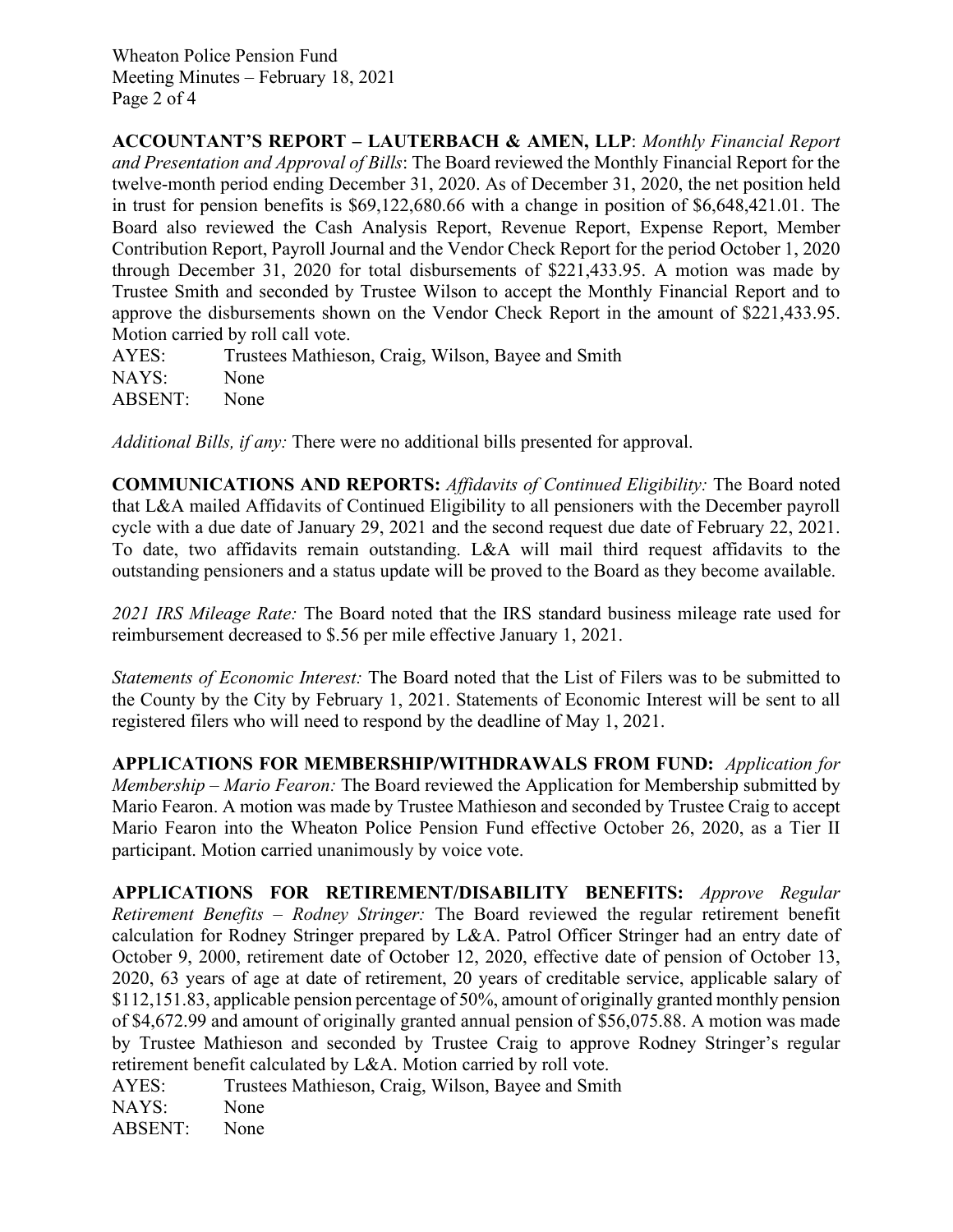Wheaton Police Pension Fund Meeting Minutes – February 18, 2021 Page 3 of 4

The Board reviewed the variance prepared by L&A for the retroactive payment due to Rodney Stringer for the period October 13, 2020 through October 31, 2020 in the amount of \$93.15. A motion was made by Trustee Craig and Trustee Wilson and to approve the payment variance in the amount of \$93.15. Motion carried by roll call vote.

AYES: Trustees Mathieson, Craig, Wilson, Bayee and Smith NAYS: None ABSENT: None

*Approve Regular Retirement Benefits – William Cooley:* The Board reviewed the regular retirement benefit calculation for William Cooley prepared by L&A. Lieutenant Cooley had an entry date of December 28, 1992, retirement date of December 28, 2020, effective date of pension of December 29, 2020, 50 years of age at date of retirement, 28 years of creditable service, applicable salary of \$151,445.95, applicable pension percentage of 70%, amount of originally granted monthly pension of \$8,834.35 and amount of originally granted annual pension of \$106,012.20. A motion was made by Trustee Craig and seconded by Trustee Mathieson to approve William Cooley's regular retirement benefit calculated by L&A. Motion carried by roll vote.

AYES: Trustees Mathieson, Craig, Wilson, Bayee and Smith NAYS: None

ABSENT: None

**TRUSTEE TRAINING UPDATES:** The Board discussed upcoming training opportunities. Trustees were reminded to submit any certificates of completion to L&A for recordkeeping.

*Approval of Trustee Training Registration Fees and Reimbursable Expenses:* There were no trustee training registrations or reimbursable expenses presented for approval.

**OLD BUSINESS:** There was no old business to discuss.

**NEW BUSINESS:** *Portability Update – Seth Berlin:* The Board discussed Seth Berlin's transfer of creditable service. A motion was made by Trustee Craig and seconded by Trustee Wilson to accept Seth Berlin's transfer as paid in full in the amount of \$54,387.28 from the Hanover Park Police Pension Fund to the Wheaton Police Pension Fund and to revise Seth Berlin's hire date from August 24, 2020 to April 6, 2017. Motion carried by roll call vote.

AYES: Trustees Mathieson, Craig, Wilson, Bayee and Smith NAYS: None ABSENT: None

*Ms. Tomanek left the meeting at 6:08 p.m.*

*Mr. Weber joined the meeting at 6:08 p.m.*

*Mr. Weber left the meeting at 6:15 p.m.*

*Portability Update – Ryan Cusack:* The Board noted Ryan Cusack's will not be pursuing his portability. No further action is necessary.